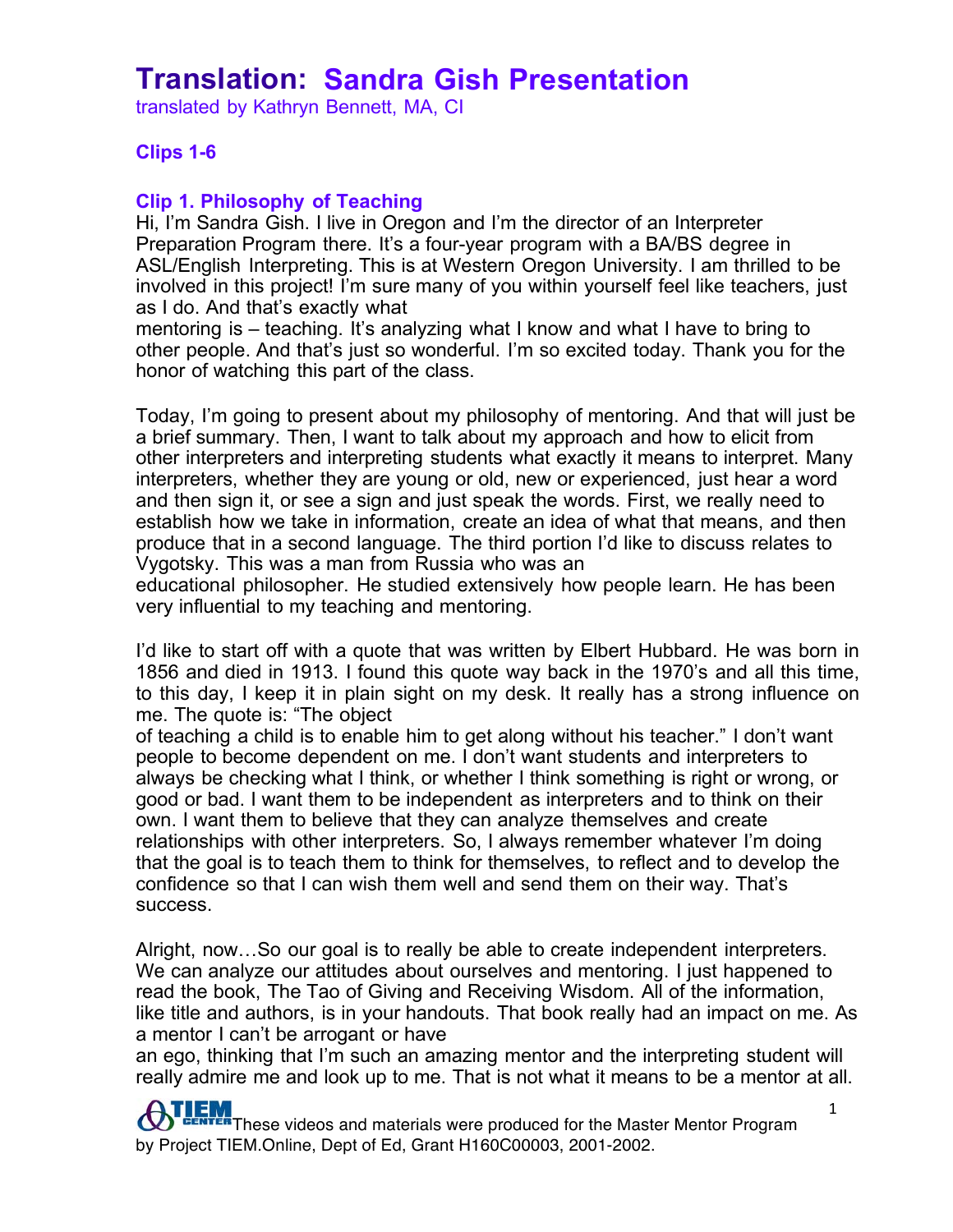translated by Kathryn Bennett, MA, CI

The book talks about that if we as mentors show off or have that egotistical attitude, we will fail. We will fail. Instead, if we are open to also being learners and having the student teach us as well, then there is a mutual exchange which is really wonderful. The result is that we improve and become better as well. One caveat – if you have that egotistical attitude, there will come a time when you will once again be humbled. So, it's important to keep in mind that mentoring is really about the mentee, and not about anyone's ego. If it is about praise or ego that you need, find it some other way, such as a partner or family or friends, what have you. Become an actor and go into the movies and win an Academy Award, ok? In that book, there are two lists: Virtues of the Soul and Virtues of the Mind. Both of them are involved in mentoring. One virtue is especially cool. It's called Emptiness, meaning to be empty and open. Of course, you still have what you know, your experiences, and

everything you've learned up to that point in your life still within you. But when you meet that colleague and are ready for the mentorship and to engage in dialogue about their work, that is when you become "empty." My agenda, what I think, what I need to do, etc… are all removed from my consciousness. And now I am open and ready for that individual. Right now, right here, I am present. You have those lists of the virtues also in your handouts.

One really neat thing was that a few years ago, I went to California and was involved in their mentorship program called VOMP. It lasted for three days or something like that. The group that I was there with all developed a wonderful definition for mentoring. I'll just take pieces of that here and make it more concise, but you have that in your paper as well. We generally think mentoring must involve success for the student. The student must have success. You all know well that if people don't feel good about something, they don't learn; without success, there is no motivation to keep going. Mentoring is really about the mentee's control, their analysis, their brainstorming about what to practice next and how to improve themselves and so forth. With mentoring, there must be a comfort zone. We want that person to become more independent and self-sufficient. This includes knowing their skills and their knowledge and becoming a life long learner. We want mentoring to be a development of a connection and the establishment of a process for analyzing and engaging in dialogue so that we can determine what has been successful and what can be modified. We want everyone involved to find enjoyment in the process. We want it to be truthful, effective, and to evolve. That means it is not static, but is constantly changing. We want other people to look upon our mentoring work and want to participate in it, too. That is all taken from the VOMP program which is credited at the bottom of the page.

You have one handout that I want you to understand where I'm coming from with that. It's about teaching and teaching interpreters. Understand that when I say "teaching," I'm referring to mentoring, too. The author's name is Steven Covey. He has a book, which I'm sure you know, called The Seven Habits of Highly Effective People. It was written in 1989. I like one part in which he says, "Begin with the end

**ATLEM** These videos and materials were produced for the Master Mentor Program by Project TIEM.Online, Dept of Ed, Grant H160C00003, 2001-2002.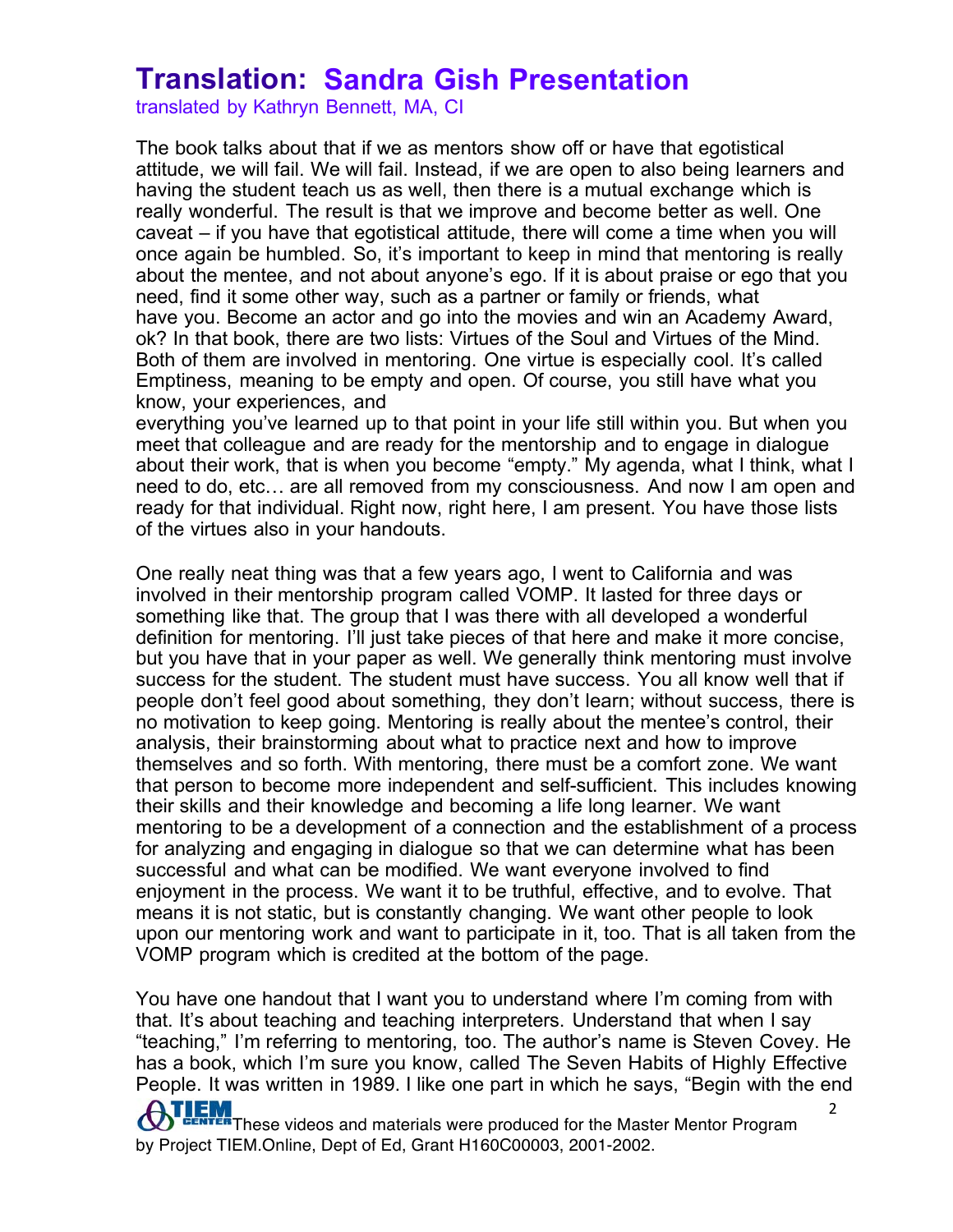translated by Kathryn Bennett, MA, CI

in mind." So, I don't begin something and just proceed blindly. I think about my goal and vision for what I'd like to see for that person in terms of their skills, their knowledge, their ability to analyze and their independence. I have all those things in mind, then, and can set a goal that I can look toward. It's really easier to work backwards from the goal. In establishing the vision and goal, now I know what I want to do and can proceed accordingly. Your colleague, or mentee, protégé, there are all kinds of different terms that can be used…Now you can have a vision of what it is you want for them.

The next section refers to the idea that everything you do, and every step you take is all connected to the end goal that you have in mind. They are all a chain that leads you to the end goal and thereby, success. This is a plan, as opposed to a state of needing to tell the person something so it is just thrown out there off the top of your head. I believe that we need to practice, analyze or work at something within an interpreting context. If there is some kind of skill and you put that into a hypothetical, unrelated situation, it's not as effective. I prefer to identify that piece to work on and then practicing it related to actually interpreting. I strongly believe, very strongly believe that people think differently than I do. Oh well! If that person thinks differently than me, there answers will be different from mine as a mentor or teacher. But I must support and reward that. We want to recognize that this is alright. People can't all think the same way. Even as someone who has been in the interpreting field for a very long time, it's not a matter of someone copying what I think and do. There is not only one right way and it's mine. We must complement a person for coming to their own decisions and thinking for themselves. We need to really support that independence. If the mentee's perspective is different than your own, honor that. Respect

that, especially when there are differences in gender, background or ethnicity. I may not be able to see things from their perspective because of those differences, that person's view is still something to be honored and respected.

We also need to understand the factors and reasons behind something. When there is something that really makes us stop and ask what the heck is going on and why, this is when we can recognize that this could be attributed to particular experiences growing up. We may not know or understand their experiences growing up, their background, home and family life, any experiences the day before, whether they are healthy or not, and so forth. I may not know any of those things and so I must remind myself that there may be a particular reason behind a way of thinking and that this is alright. I don't know what is involved there and to just leave it be.

Another factor depends on how strongly I trust that person. If they make a different decision, or I'm unsure of how they are making decisions, it's alright. What I really want is for that person to become more and more confident. I want them to believe that they can do it, and then off they go.

## **TEM**<br>ENTER These videos and materials were produced for the Master Mentor Program by Project TIEM.Online, Dept of Ed, Grant H160C00003, 2001-2002.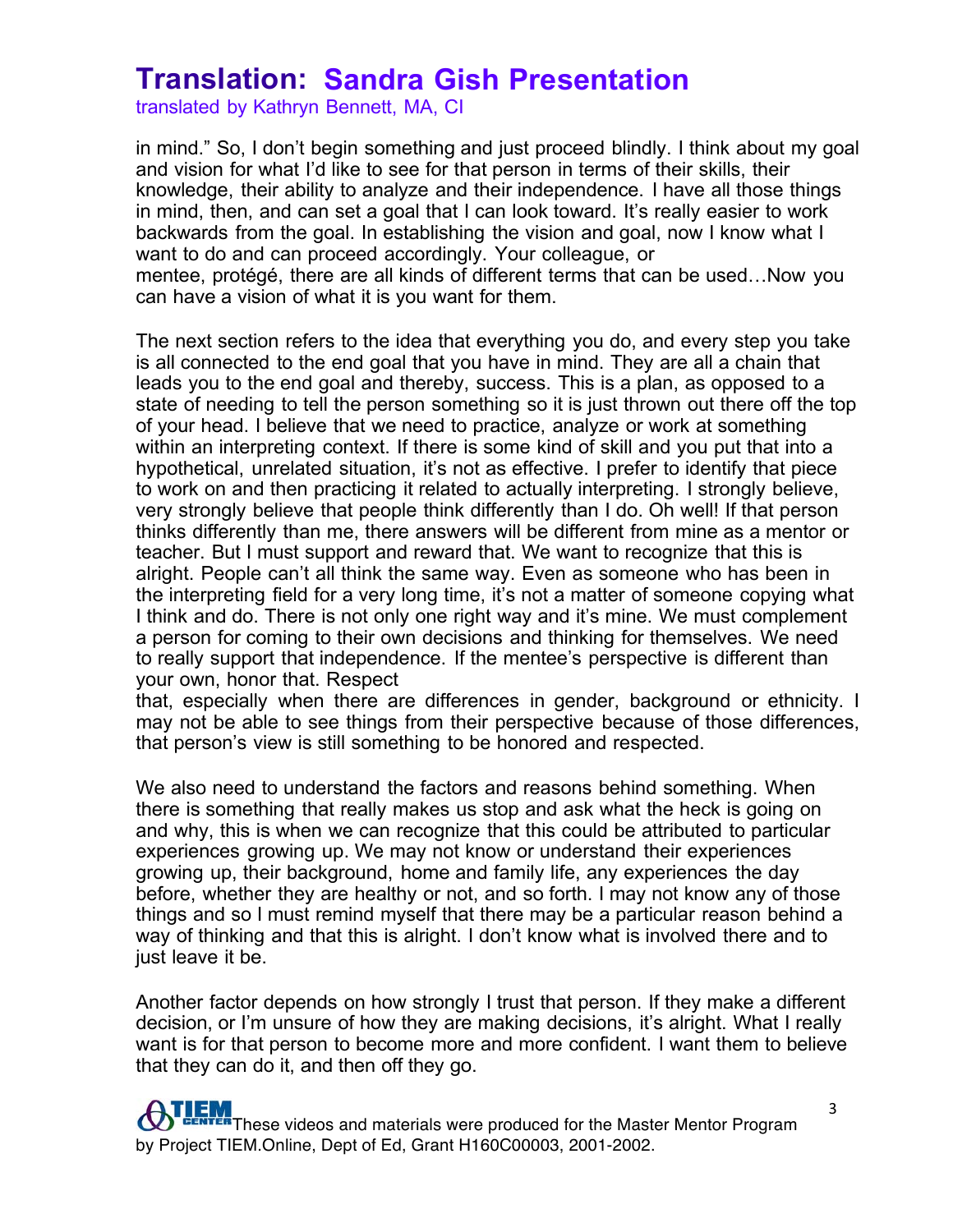translated by Kathryn Bennett, MA, CI

We can ask ourselves what the point of teaching is. There are two schools of thought with teaching. The first is taking great pride in knowing that as a teacher I am right, what I teach and know and lecture on is of great importance. I'm not in that camp. The other school of thought is that I'm a teacher, but the focus is on the student, the colleague or the person that I am working with. It's about them.

The last part on your paper is that we must throw out ideas of right and wrong, an A or an F, who won or lost, and who's at the top. That's not the point. The goal is ongoing learning.

#### **Clip 2. Gish on Vygotsky**

I hope that this information will come together and make sense to you. Some of you may already know it and I don't mean to go on and on about the Gish approach. But if an interpreter doesn't have purpose or control of their own interpreting, you can't analyze what's going on. That's the foundation for mentoring. You have handouts that provide more detailed explanations about the Gish approach. I am so grateful to Patty Gordon because she and I had many long phone conversations from which I would make revisions and think about things in different ways. She took the time and energy and everything to organize and type up all this onto paper. Many thanks to her. And actually, for many years, she has helped to think, re-think and re-think the model once again.

So, let's say someone is signing or speaking and everything is going well. I don't want to over generalize this to other aspects of instruction, such as how to teach fingerspelling, or how to improve language use, or how to interrupt a speaker to get missed information, and how to back up and correct an error in the interpretation. There's not enough time for all of that. Plus, many of you already know approaches for those kinds of issues. So, I guess we'll go ahead with Part 2, the Gish approach.

Suppose your colleague is interpreting comfortably and everything is going well. They are using grammar well, forming complete sentences, everything is flowing together and they are creating an equivalent interpretation. They will know if equivalency is not being achieved. For instance, they are aware when they miss a name, an age, or the name of a town, for example. Perhaps they missed a whole piece. Regardless, they will be aware when there is not equivalency between the messages. They will work more and more on strategy and increasing their wealth of strategies, hopefully in order to achieve the end goal. Once the interpreting job is finished, it's time to do some analysis of the work.

**ATLEM**<br>These videos and materials were produced for the Master Mentor Program 4 I've noticed something about what happens next. Too many times, when an interpreter wants my help I will be taking extensive notes while they are working. We sit down together afterwards and I will explain and go over all that I have written down in the notes to the colleague or mentee. They'll respond to it by

by Project TIEM.Online, Dept of Ed, Grant H160C00003, 2001-2002.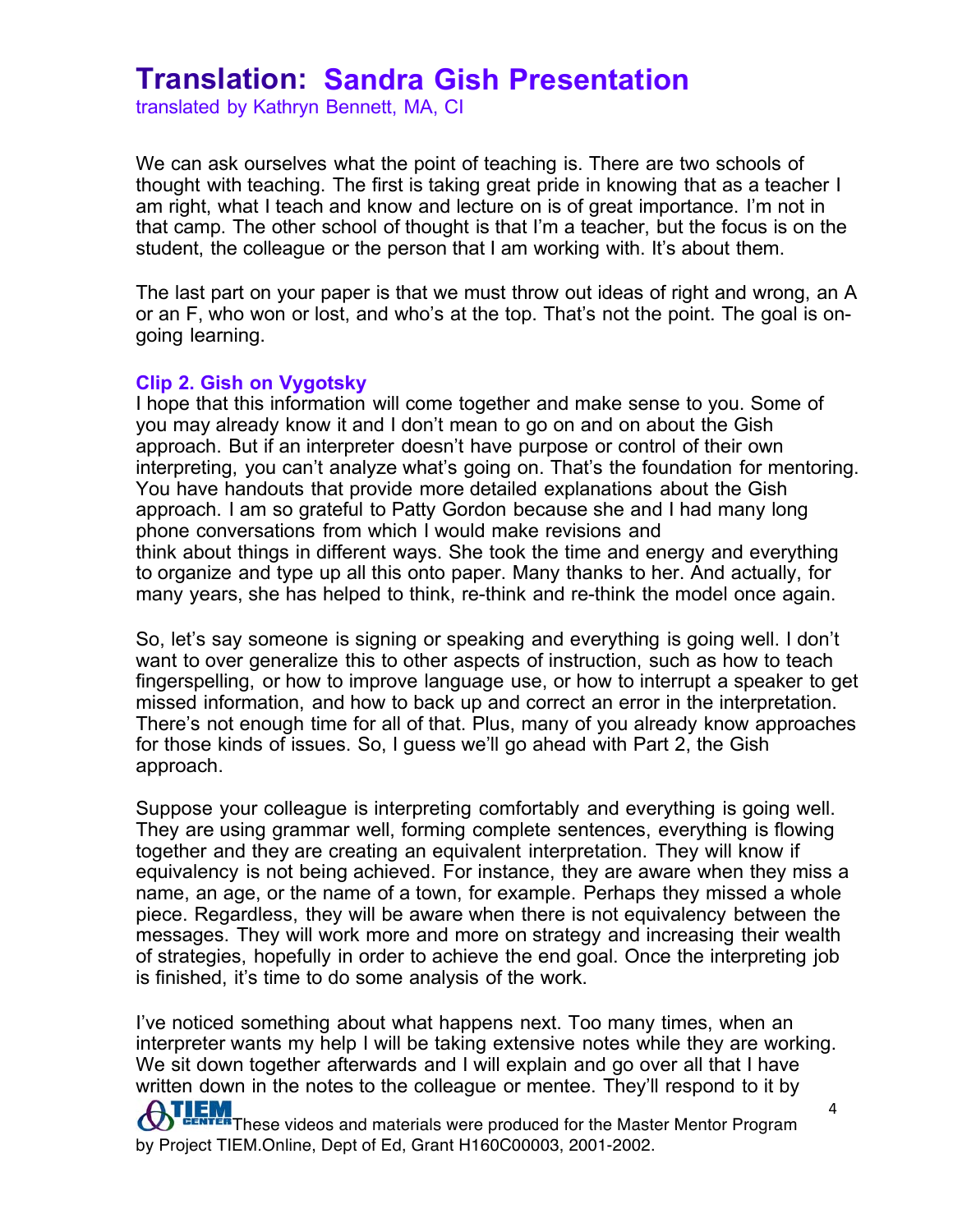translated by Kathryn Bennett, MA, CI

nodding their head and making affirmations. OK, so they are listening. But are they really remembering that? Is it sticking in their mind? Not really. Research has shown this to be the case. Even though they are responding affirmatively and nodding their head, the problem has not been solved. I may explain it all and go over it, but later when they're interpreting somewhere else they will encounter the same problem.

The problem lies in not applying the previous information and therefore, the problem is not solved. The goal, though, is to actually solve the problem.. It's important for solutions to not just be about what has happened in a particular context. Rather, they need to internalize it to make it a part of their knowledge base so that they can apply it later.

Most of the time, however, it's in one ear and out the other. I know that for many years, we've experimented with different ways of giving the feedback. For instance, giving feedback alternately with one positive and one negative, or to sandwich positive and negative statements. Another way is to be honest but to use "I" statements. And those are good, but they still don't seem to get through so that the feedback makes its way into the person's brain.

So, I started to read and learn about Vygotsky. As you'll recall, he's the educational philosopher. I learned more and more about his views. It really hit me that Vygotsky's philosophy is that learning needs to be social. There needs to be an exchange and learning needs to be interactive. Secondly, roles need to be clearly identified where one person is there to guide another, but not "spoon-feeding" them. The latter is not successful. One has to ask what they bring when they enter into the interaction. I bring with me a wealth of things: how I was raised; my background, family, hobbies, educational experiences; my interpreting; my knowledge of and experiences with the Deaf community; my biases; what I believe, what I value, and what I think. I bring all of those things with me into this exchange.

Now, that person who is the mentee does not come into this as a blank slate. They bring with them that wealth of knowledge and experience, too. The two of us are not the same at all, though. Well, maybe a little bit. But, we don't think or believe the same things or know the same things. And that is extremely powerful. You have one of Vygotsky's articles, thanks to Patty Gordon and other authors you will see in the bibliography. My world view and my colleague's world view are different. All the things I say as I am talking, lecturing, preaching to them may not be in line with their world view. It may be so out of their realm that it will not sink in. What do we do about that? As a mentor, I must take a lot of time to first figure out who that person is. This comes down to what the mentee is bringing to the interaction and what their world view is. With this I will know how to analyze their interpreting. I need to ask the mentee to explain to me their opinion and what they think. I can then find a good fit based on who they are.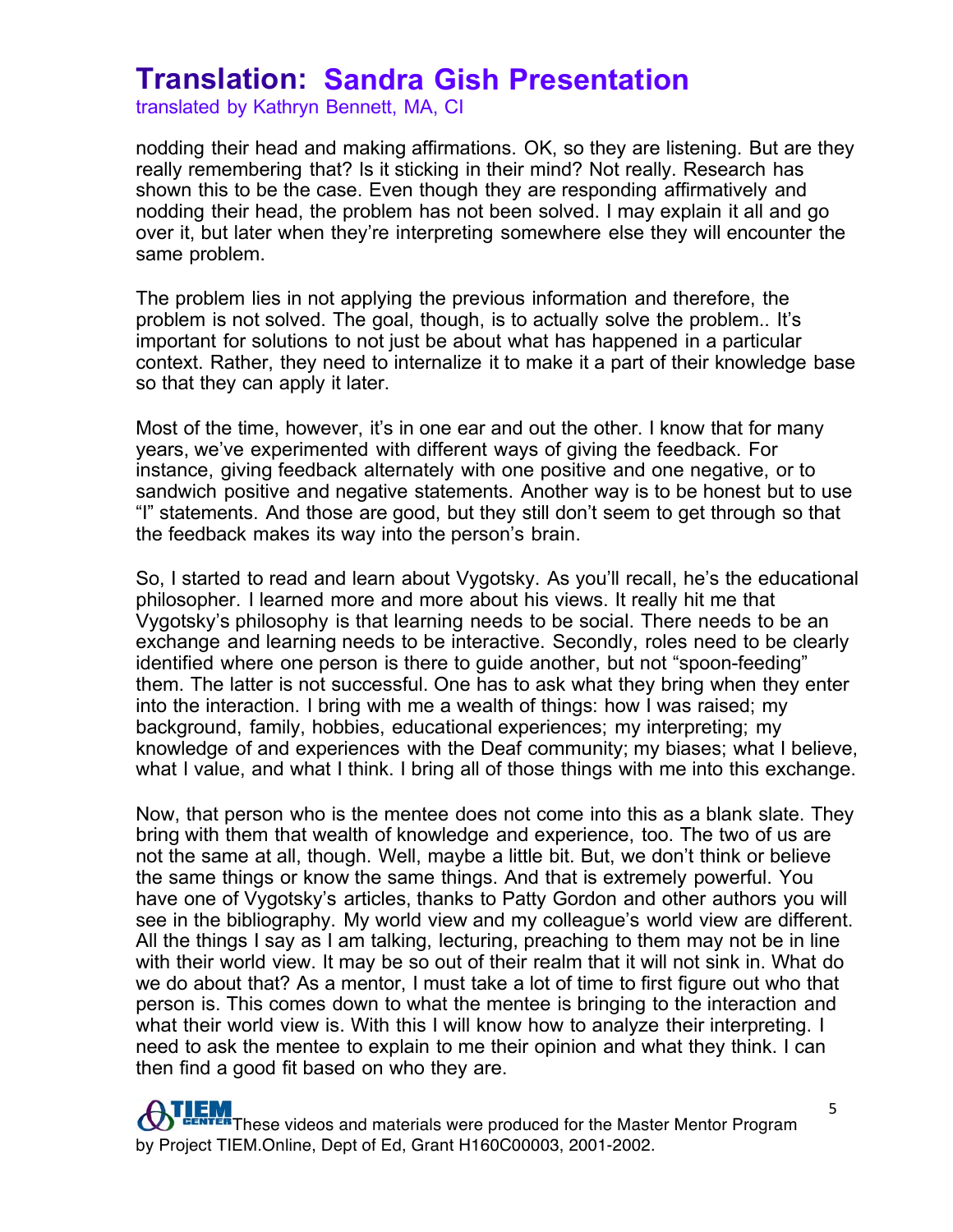translated by Kathryn Bennett, MA, CI

You know, you talk to lots of different people. Let's say you meet someone who has just come to this country. You change how you interact and talk with them to fit what they say. Dennis Cokely's research has proven that deaf and hearing people do the same thing. Another example is if there are two boys ages three and twelve. How you talk and interact will differ with each of them. Also, you will make changes in your communication

depending on if you are talking to your best friend or a superior, such as an administrator or "higher-up," like your boss. How you communicate and your language will be different depending on who you are speaking with, because you'll make changes and adaptations

in order to be in line with what that person expects and how well they are able to understand you. That's the same feeling.

The mentee and I both bring our world views when we engage in an exchange. It's my responsibility to find the right fit based on where they are coming from. It's interesting that during that exchange and during the mentorship, the result will be a new world view that

the two of us create together where we come together. And that is really a very old concept. What does it really mean to teach and how would teaching be defined? A long time ago, teaching meant " $x + 1$ ." In other words, it's what that person already knows and drawing on that, adding one more thing. It means we really have to discover what they know. The "x" is what they already know and have, which we try to elicit and determine. It's interesting that we have a lot of educational theories, philosophies and research. But, who ignores it and never applies that educational theory? Teachers. The American way is to set up rows of chairs with the teacher in front controlling everything. The tests are centered on what the teacher wants the students to know at that moment. It's so interesting that we don't put the theory that we know into practice. We don't use that concept of drawing out what they already know, or their "x", and then adding to that. My apologies; I've gotten off the point here a little bit. So, our job is to follow Vygotsky's theory.

Now, what's the goal. You've seen another videotape about object, other, and self. The object may be what controls me, or a particular paper I have to follow, or what that person told me. There's a connection to something tangible, such as that paper, article or book with all the information that I have to read and follow. If I break away from the object, I may meet someone, like the author who wrote it. I can ask them what they meant or something I'd forgotten. It may not be the author, but instead is a friend or student or other interpreter. I can ask them what they thought and their take on the information. I can ask for clarification

or to have them explain a portion that I didn't understand. Those are examples of relying on another source. Later, I can think it over myself regarding what that person meant, what

they said and my own opinion about it. That's the "self"- the third component. This means not relying on an outside source or the actual object, but rather breaking

THEM These videos and materials were produced for the Master Mentor Program by Project TIEM.Online, Dept of Ed, Grant H160C00003, 2001-2002.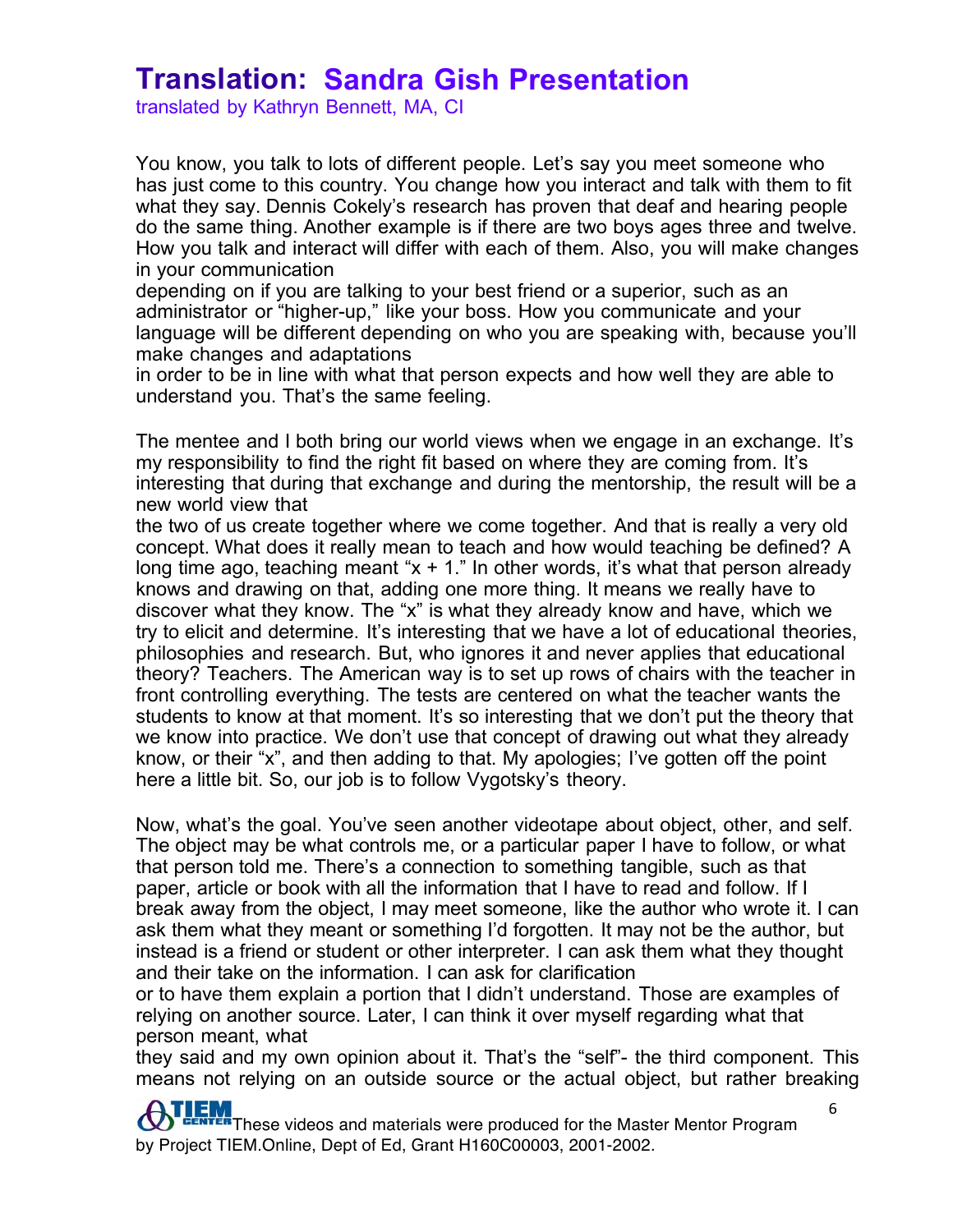translated by Kathryn Bennett, MA, CI

feel their skills are not up to par.

away from them thinking it through on my own. As mentors, that's our goal – self regulated student.

We want the mentee to think for themselves. You all know well that most interpreters work alone. For instance, educational interpreters or those that freelance in the community are very often working solo. Sometimes there is an instance of team interpreting and then there is a strong desire to engage in dialogue and discussions about the work. Generally, though, one works alone.

An interpreter needs to be an independent thinker because of this. Some people have misunderstandings about Vygotsky's theory. They think it involves letting go of the object and others, so that the self carries on from then on out. But that's not true. It's actually an interplay between all three and the status is constantly changing. When you encounter something new, maybe you'll return to the object or relying on others for assistance. If my hot water heater breaks down, for instance, I'm not going to be able to think about that one on my own and fix it. That's an instance where I go to the phone book and find someone I'm dependent on to help me. That's what is really behind a mentorship. It's guiding that person to a point where they are on their own, but can identify when they need to come back to the mentor for more assistance or practice. Then they once again go off on their own. It involves knowing when to come back and when to be on their own. Sometimes when a mentorship is finished, the mentee will stay in touch. I still call my mentors, often when I'm feeling like the worst interpreter in the world. That person helps me to get back to the third step of being on my own again.

Another one of Vygotsky's concepts is scaffolding. Let's say you want to build something. Often you'll build from the ground up, and as you get to higher levels you need some kind of foundation or structure to continue to build. Perhaps it is wooden columns or a metal structure. Something is needed to stand on in order to continue to build and get higher and higher. When that is accomplished, you take that structure down. The same concept applies in mentoring. There is a person that needs "help." I analyze, study and determine what it is they already know and what some of the problems are. I design the scaffold that will fit all of those factors. I can then pull them along and help them improve. When that has happened, I, as the scaffold, am "taken down," and the person doesn't need me anymore. How do I know what scaffold to build in order to match up with what they need to pull them along? It's through what Vygotsky calls ZPD, the Zone of Proximal Development. This is where the person is feeling stuck, or where they

I can slowly pull them along, that is within the zone, or I could try to yank them from one point to another. This would not be operating in their ZPD, though. I must find the right fit to help them along from where they are at that time and what they know

**These videos and materials were produced for the Master Mentor Program** by Project TIEM.Online, Dept of Ed, Grant H160C00003, 2001-2002.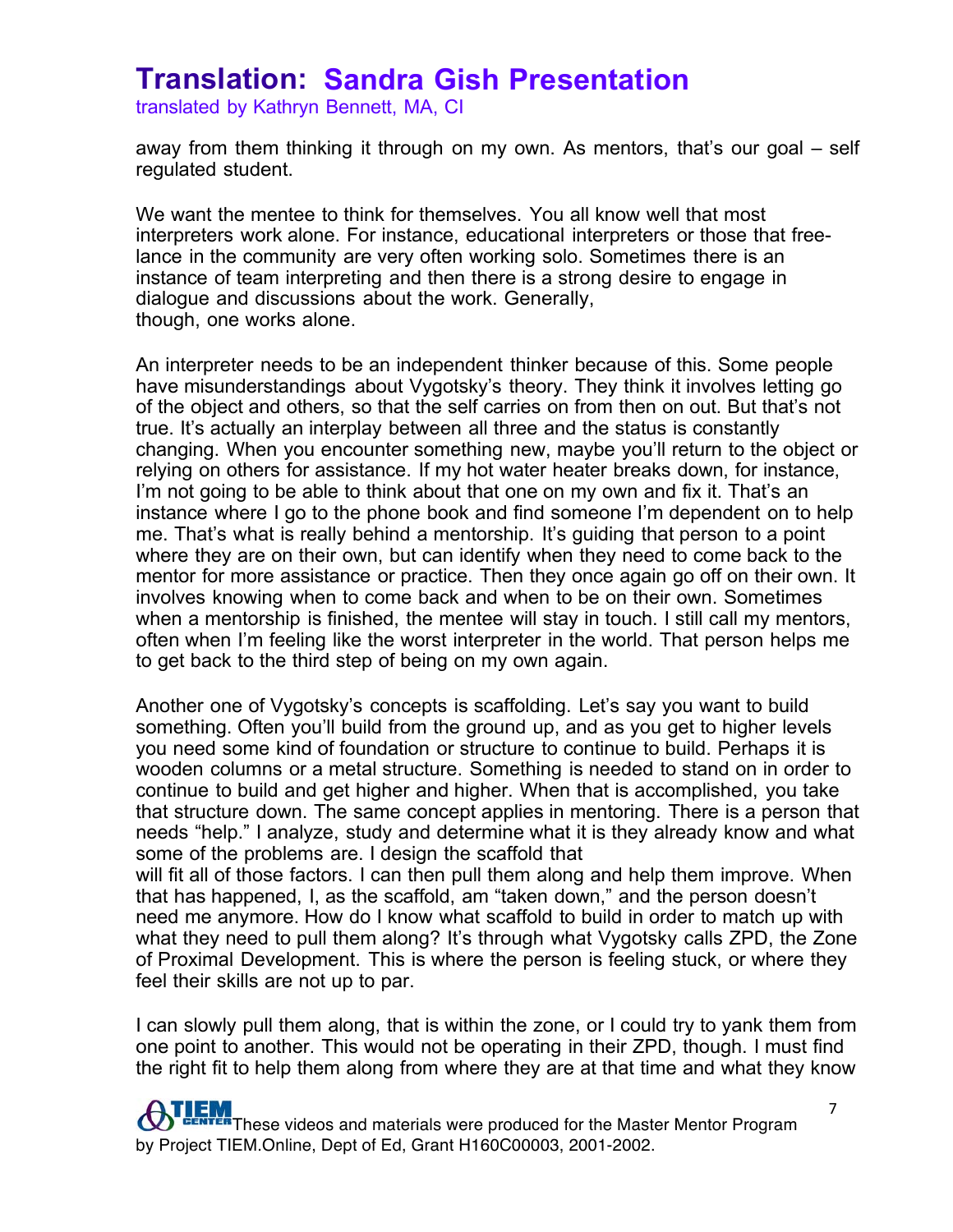translated by Kathryn Bennett, MA, CI

now. I'll find out exactly how much to challenge them and how to bring them along. That's important. I must figure out the Zone of Proximal Development for that particular goal for that colleague, or protégé, in order to find the right scaffolding fit. There are a lot of teachers who have never thought of that. Sometimes you may be sitting in a class with a teacher who is giving a presentation that is going right over your head. That teacher doesn't understand where I

am and what I already know. So, here I am with my needs, wishing and hoping for the tools or scaffold to get me where I want to go. The teacher's structure, though, is off somewhere else. I'm just stuck in one place, then. The experience certainly makes me feel ignorant

and gets me down. In that kind of situation, I feel like the teacher's scaffold was built in entirely the wrong place. It's as if where I stand in the building and where the scaffold is are in two completely different places. In studying the mentee, I know where they are and what they need, and can therefore build the scaffold to get them to the next level. That's a summary of the concepts and theories of Vygotsky.

#### **Clip 3. Bienvenu on Vygotsky**

**Bienvenu:** I'm MJ Bienvenu. I grew up in the South, but got kicked out because I'm way too rebellious. I went to find my place back East. (portion not viewable due to camera movement) I work at Gallaudet University as the coordinator of the ASL program. My responsibilities lie with juniors and seniors who are working towards becoming ASL teachers. In addition, I also teach a Level 6 ASL course. I absolutely love teaching ASL. I also occasionally interpret, which I very much enjoy. If you're curious to know more, feel free to ask me later. But, I think that's enough for now. (fields a comment from the audience) Oh yes, I have a BA and a Master's, but have not yet gotten a doctorate. That is on the way. It's just too expensive to do so, especially for me with tolls at \$1 a piece now.

Alright, I'd like to talk about Vygotsky. I'm not going to use the shaken "V" handshape as the names sign. I feel that doesn't work. I'll be fingerspelling Vygotsky – "Vy" – "got" – "sky." Breaking it down into individual components has been the way it's always worked for me ever since growing up in residential school. So, like (points off camera) said, Vygotsky was about extensively analyzing the entire person. People tend to think that a child is done learning when they grow up and reach a certain age. However, as we go through life everyday, there are constantly new things around us that we are learning. There may be a new challenge or problem that we encounter and we learn something about that. We constantly experience new things.

Vygotsky has something we call world view. Some of you may have already had experience with this or learned it previously, and this will be a good review for you. He talks about the steps we take in the learning process.

The first is "object." You might be wondering what exactly is meant by "object." This

THET These videos and materials were produced for the Master Mentor Program  $\bm{\sigma}$ by Project TIEM.Online, Dept of Ed, Grant H160C00003, 2001-2002.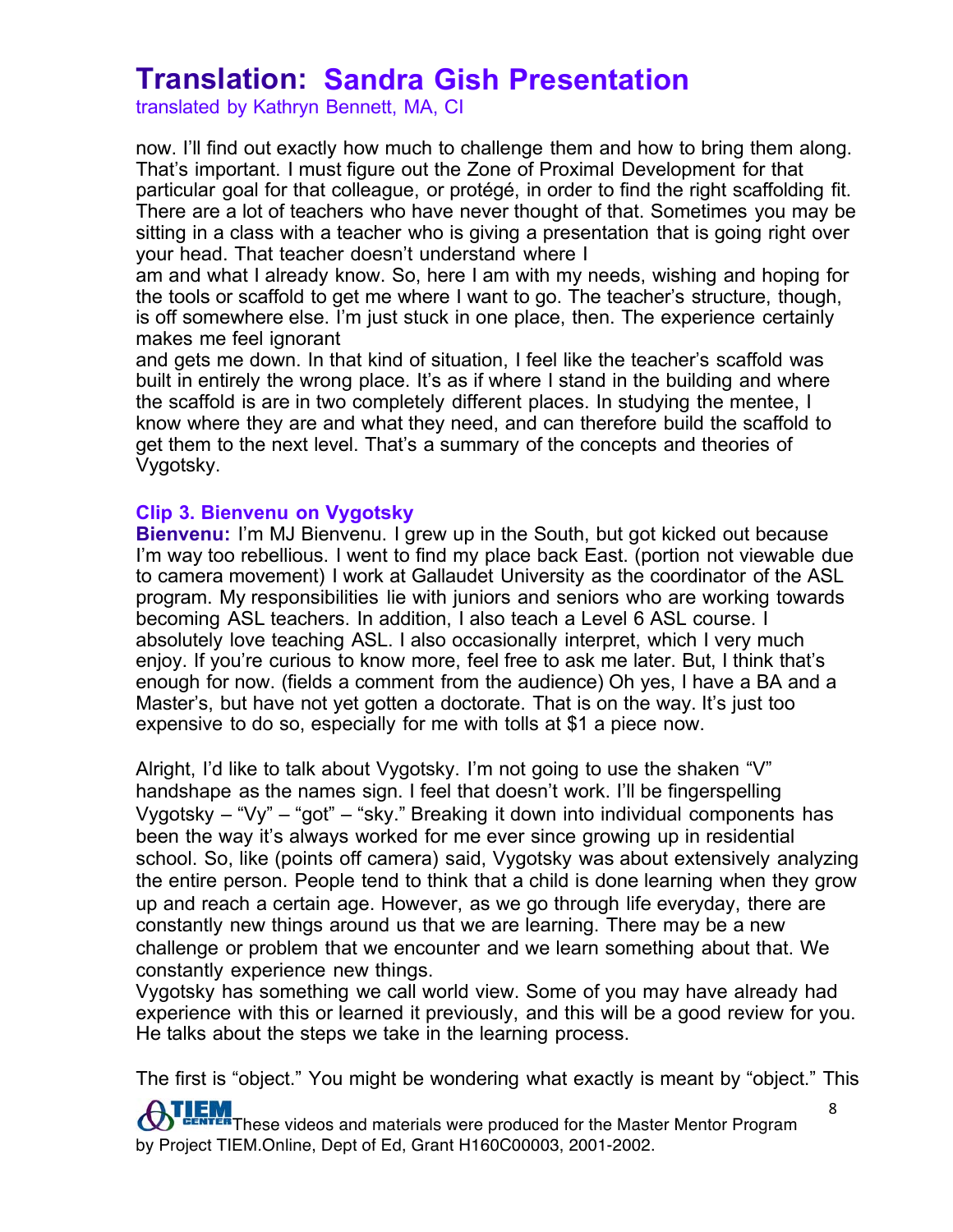translated by Kathryn Bennett, MA, CI

could be what you all just talked about, a computer, a bicycle, a cooking utensil, or anything at all. An "object" in Vygotsky's theory is something tangible that you can work with. But, you don't know what to do with it. It's something completely foreign and new to you. What is learned from it, though, is what can be seen. But suppose you've never seen it before and therefore have no concept of it. In terms of a personal experience, I've had a lot of experience with computers. I'm still not 100% literate, though. When I first saw and used a computer, I had no idea what to do. It was one of the old style, box-like Macintosh computers. It was before Mac Plus. (Referring to someone in the audience ) – No, you're a young woman. This was before Mac Plus. (Addressing the audience again) It only had 64K. That's all! When that memory ran out, you had to replace documents each time. The idea, though, is that I had to learn what to do with this apparatus. Then I had a Mac Plus. There was still learning to be done, even though I knew Macs from the first computer. Then it evolved into the PC, and it was the same situation of having to learn all over again. Having had a Mac, all over again, I faced not knowing what to do with this new thing. So, in order to proceed, I needed an "other." I needed another person who knew a lot about it. A long time ago, Dennis Cokely had a lot of expertise in that area. He's not necessarily the best "other," though. I mean, he'd come in and fiddle with it, do a little of this and that, giving an explanation here and there. He'd do his thing and fix it all up and that was it. He was done and even though I was thankful, I was in the same boat because I still had no idea what to do.

**Gish enters:** You need to tell him that goes against Vygotsky's theory!

**Bienvenu:** In that exchange with Dennis, I caught maybe three words. I was able to keep on learning more from starting with those words. Or, I could have looked at a book. Although, looking at a book was still confounding sometimes. It would tell you to do this or that and then wouldn't work, for example. So, I had to go to additional resources and get other people to help me in my learning. Then, when I felt more confident I could do the work myself. I would know what to do with the computer. I developed my confidence and expertise with that Macintosh, and then came the Mac Plus, and the Mac SE, and so on. With each new system and advancement, came more learning. Then there was a whole other job having to learn the PC, which is obviously entirely different. Thank goodness for Windows, though. My solution was to call a man whose children I babysat. He works at Gallaudet and is extremely knowledgeable about computers. For two hours, we sat down went through everything.

**Gish:** That's finding an "other."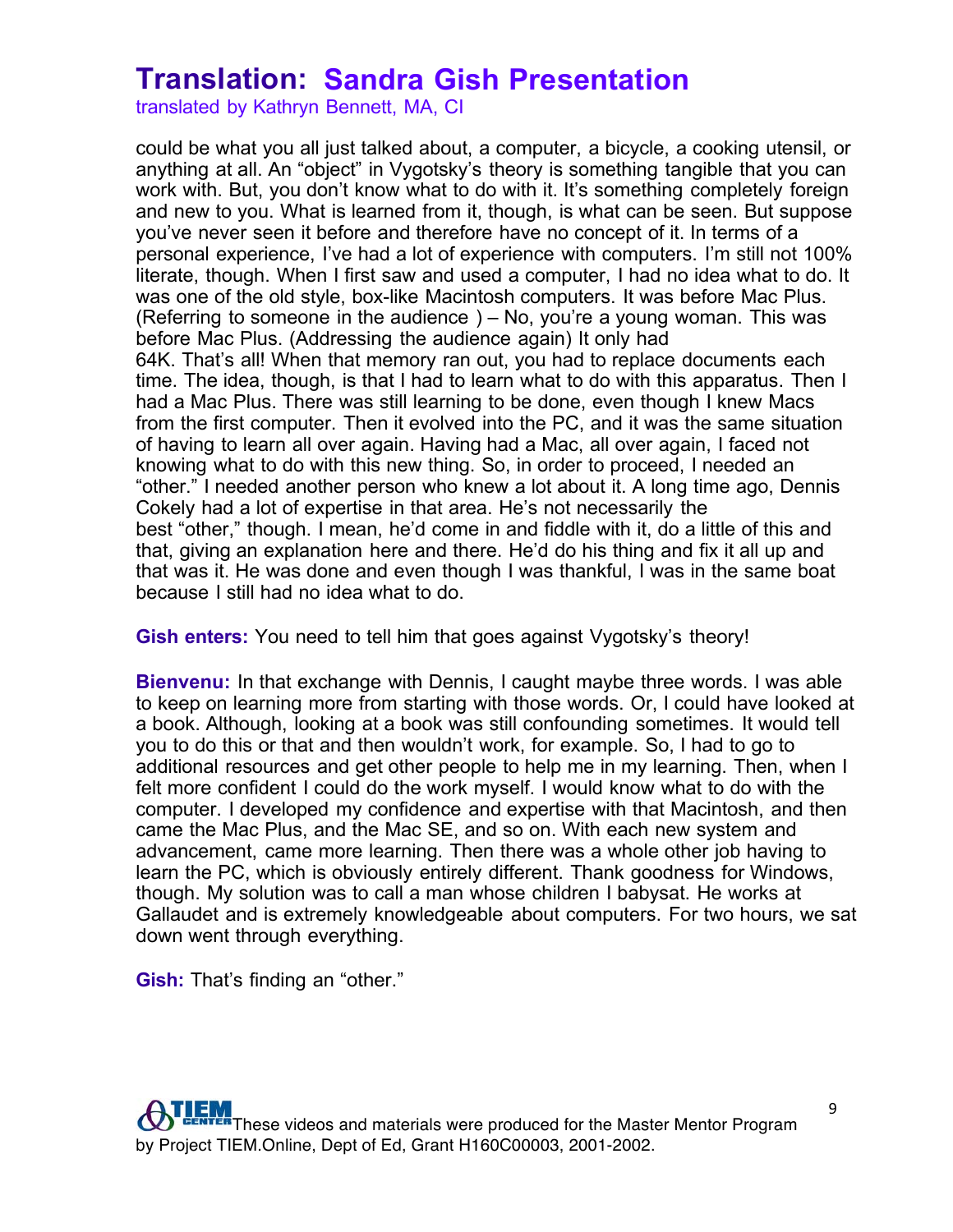translated by Kathryn Bennett, MA, CI

**Bienvenu:** So for two hours, he took me through everything step by step. After that, I could do it on my own. With each advancement and change, from Mac to PC to a laptop and on, I was able to come to a point where I could do it myself. And even if there was something else that was brand new, such as a particular program like PowerPoint, I would be able to go to a class or find some "other" resource where I could learn those specifics. But, I have enough of a foundation and knowledge base in computers in general to be able to then

add these pieces to my knowledge. I'm independent and don't need to rely on someone who knows about computers. It's exactly the same with interpreting. At first there is just this complex language to learn and get a handle on. The language itself is the "object." There are classes to take and experiencing the new language, trying to figure it out and gain an understanding. So, the language is learned. Then there is interpreting, which is a whole new ball game.

That's an entirely new learning process and again one feels unsure of how to do things. It involves watching others model the process, asking questions and developing a body of knowledge. During this time, I'm relying on another person. There comes a point where one has to learn how to do it themselves. We can't always be looking to another person.

The same thing goes with mentoring. If I, as the mentor, am continuously the provider of the information, then that mentee is stuck in the "other" phase. They will always be hitting a

wall and there is no movement to the "self" stage. One excellent connection between Vygotsky and mentoring is how to get to the "self' and the independence of breaking away from relying on a teacher.

**Gish:** It's very unfortunate that interpreter training programs have historically created a dependency on another person. All along, a teacher has observed and studied a student and when the interpreting is over, then the teacher is the provider of all the information about it. And that's all that they'll know about that piece of work. I could be right or wrong in that feedback. It leads to a dependency in which it's always another person's perspective on one's work. It creates a state of mind that I need others to give me the information about whether or not my work is alright. What we want instead is to develop the situation where that person can think about those things on their own. In other words, I teach you how to analyze yourself and then you don't need me anymore. Unfortunately, up to this point, that hasn't been the case. We really want interpreters to become more independent now. Many interpreters work alone. So, the model of always using others as resources is not effective. There may not be any "others."

#### **Clip 4. Gish on Feedback**

Alright, so, that's the philosophy and everything, but now we need to be able to apply it back to the Gish approach. The first half of the Gish approach is analysis, setting goals and objectives, and so forth. When I've watched someone interpret

**TEM**<br>ENTER These videos and materials were produced for the Master Mentor Program by Project TIEM.Online, Dept of Ed, Grant H160C00003, 2001-2002.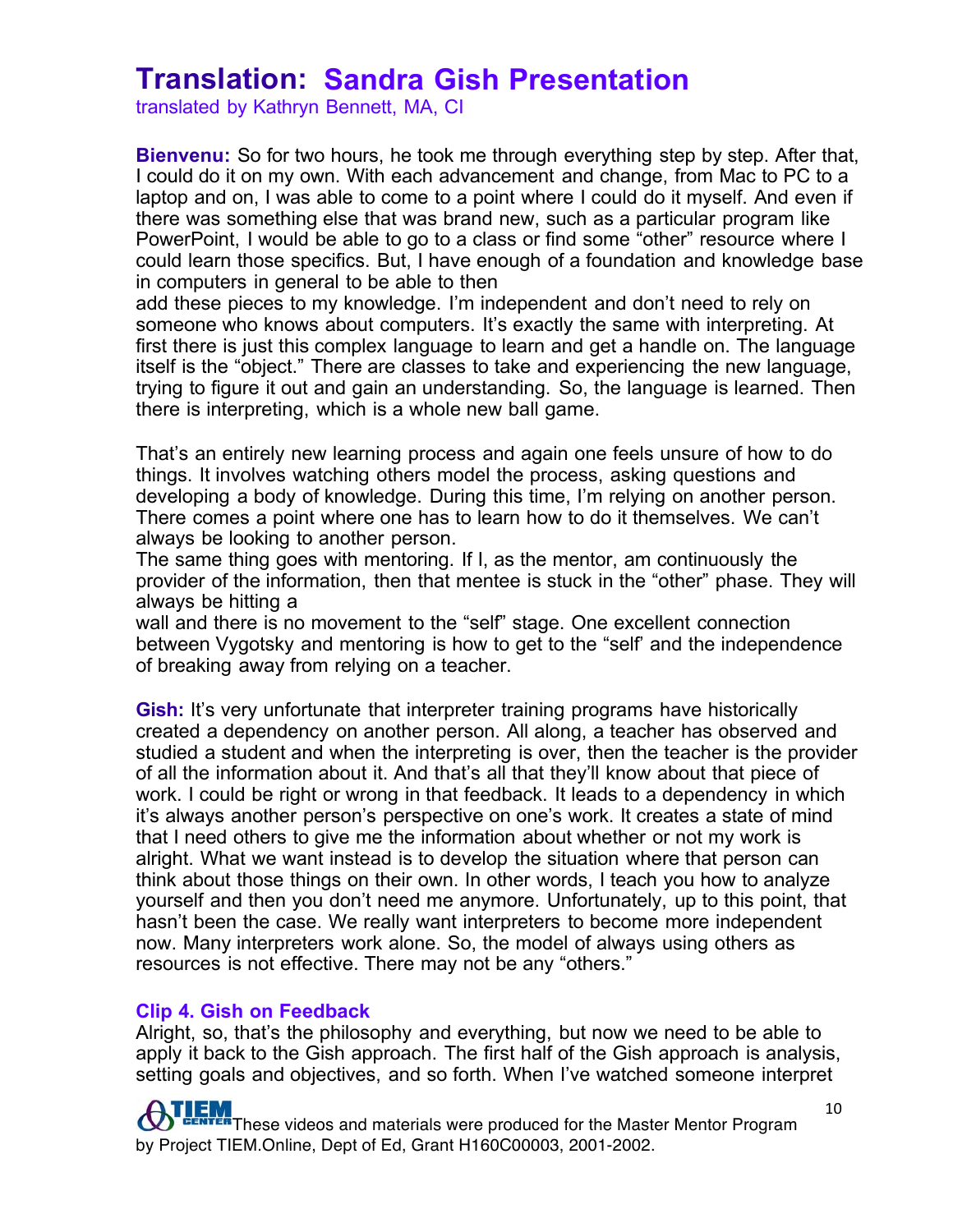translated by Kathryn Bennett, MA, CI

and we sit down for feedback, I don't rattle off all the things I've written down. I do it another way and let me explain that now. I call it "guided self analysis." This means the students analyze themselves. If this is a little difficult or awkward, I will guide them along and draw things out of them. That's my job as a mentor. You have handouts that give general questions, but I'd like to give more detailed explanations of those questions. Again, I did type all that out, but later guess who expanded upon the work and made it more extensive? It was Patty Gordon. So, that's a much more expanded version of that information. And that's an honor, too. Someone started with my work, then the two of us worked together, and then goes out on their own and expands upon it, creating other ideas. That is what you have as your handout.

The basic idea is that I don't tell or rattle off comments, "spoonfeeding" the mentee. I ask them to take the responsibility upon themselves for their own analysis of their interpreting. Once they are out working as an interpreter, they will need to be analyzing their own work, so they need to learn that now. So, let's say they are interpreting and I've watched it, or seen a videotape they've sent me, and the work is done. We then sit down to have a feedback session and as a mentor, I ask them. And that's it. I ask about what they think happened while they were interpreting. And it's hard. The American way is to tell someone what you already know. "I've been working for a a very long time and I've gained an immense amount of knowledge, so now I will impart that and teach that to the other person." But, it doesn't work. That's not effective. Nothing will stick with them. I have to learn to hold off and not say anything. Instead, I ask them what they thought of their interpreting and then wait. Perhaps their answer is that it was okay. Well, as a mentor, what do you do next? I then would ask what they meant by okay, or what part exactly was okay, asking for examples. They might respond that they understood the speaker. Great! So, that's comprehension.

This is a situation where we can find a place to "meet," where we match up. They've explained that they understood and I've provided the term comprehension. Next I can encourage them by delving deeper into comprehension. They could bring up reasons to account for the comprehension, such as that they already knew the topic, or the speaker is someone they know on an everyday basis, or they read a book by that speaker previously. Then those comments can be validated and explored. For instance, "So, when we know the speaker, it's easy to interpret. Or, rather it is easier." Now, I'm finding myself on common ground with the mentee and discovering how we can find a good fit. I'm still teaching, but I'm creating the world view and building the scaffold from what they've said. So, now, we're coming together.

Next, questions can be directed to additional areas other than comprehension. They might say they hated a particular part. I ask them to tell me more specifics about it, such as where in the interpretation they got thrown off. This leads to more

THEM These videos and materials were produced for the Master Mentor Program by Project TIEM.Online, Dept of Ed, Grant H160C00003, 2001-2002.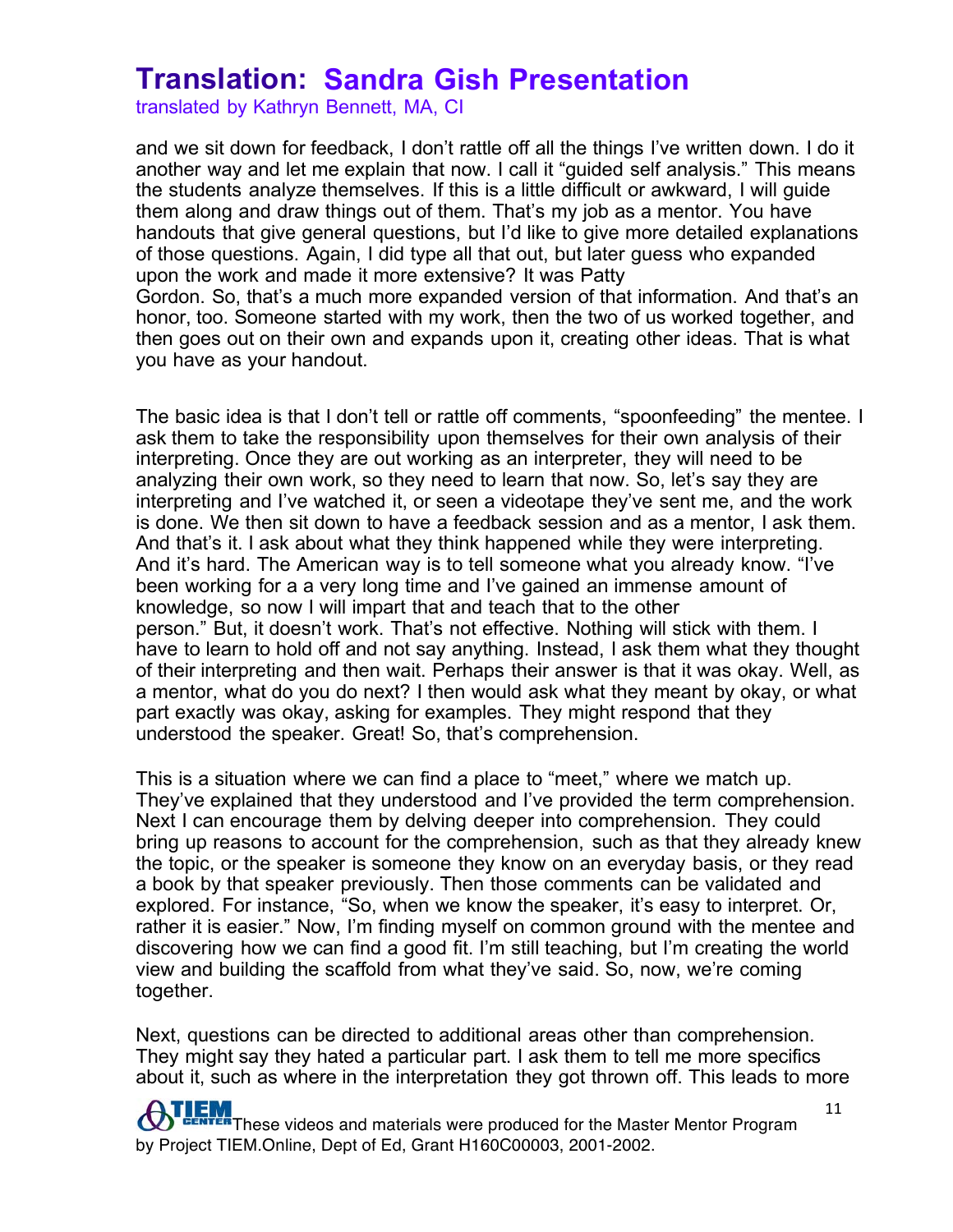translated by Kathryn Bennett, MA, CI

details about what happens and I can model how to describe that. Modeling, for instance, by saying. "At that spot, you lost the speaker's goal and the point of what he was trying to say. And that meant you got behind. Finally he said his point, but you were so far behind you were not able to catch up. And, wow, doesn't that make sign production really break down?" In this way, I can model ways to talk about it and elicit more from them. Further questions can be asked about what the mentee might do if the same things were to happen again in the future, and what would help.

The mentee can then brainstorm different ideas and solutions to use later. That might also bring to mind another problem they want to address, like struggling with timing and trying to manage lag time. We know now that the term "lag time" is not one everyone likes. Lag implies laziness or slowness, or the like. Many people are now replacing that term with "processing time," because what is actually going on is cognitive processing. I can ask more questions to get to the heart of what they are struggling with in relation to lag time. "Does it happen all the time? What is really happening?" The mentee may respond that

they don't know how long to wait. While they thought it should be 2 or 3 seconds, they found that wasn't really working. This information brings for you a realization that maybe they don't understand the concept of lag time. You can draw out this information with these questions. Then you can inquire about what ideas they have for a problem and how to practice on it. "Can you think of any activities?" Perhaps at first, they will only be able to come up with a few. And, that's fine. I'll meet them where they are, so to speak. And maybe I can give them an idea. I actually know a good one for this example. You watch TV and view a segment or portion. Click mute or turn the TV off after watching the chunk. Then,draw a picture or write a sentence. That's actually two different activities which we'll talk more about later. But, the task is to document that segment into a concise summary. How much of a chunk or segment do you take in all at once? That's just one way to practice. The point is that you can give examples of ideas. You are able to narrow in on the actual problem, which in this case is process time.

12 Why do we ask all those questions and elicit all those answers from the mentee? This is because you may have three different colleagues/protégés who all have the same problem, but each one has different reasons behind that issue. Suppose the problem is fingerspelling and in asking question and getting information from the first colleague, you identify that the problem is struggling with receptively understanding fingerspelling. Therefore, it may be a language or integration issue. The second protégé's problem lies with the processing time. They are not managing the processing time so they get behind quite a bit and are thrown off when something is fingerspelled because they are trying to balance so many things. As a result, they are not able to catch the fingerspelling, add it into the process and then insert it into the translation. The third person has a problem with their wrist and some kind of pain associated with it. They may all experience problems with fingerspelling, but in very different ways. The challenge

**ATLEM** These videos and materials were produced for the Master Mentor Program by Project TIEM.Online, Dept of Ed, Grant H160C00003, 2001-2002.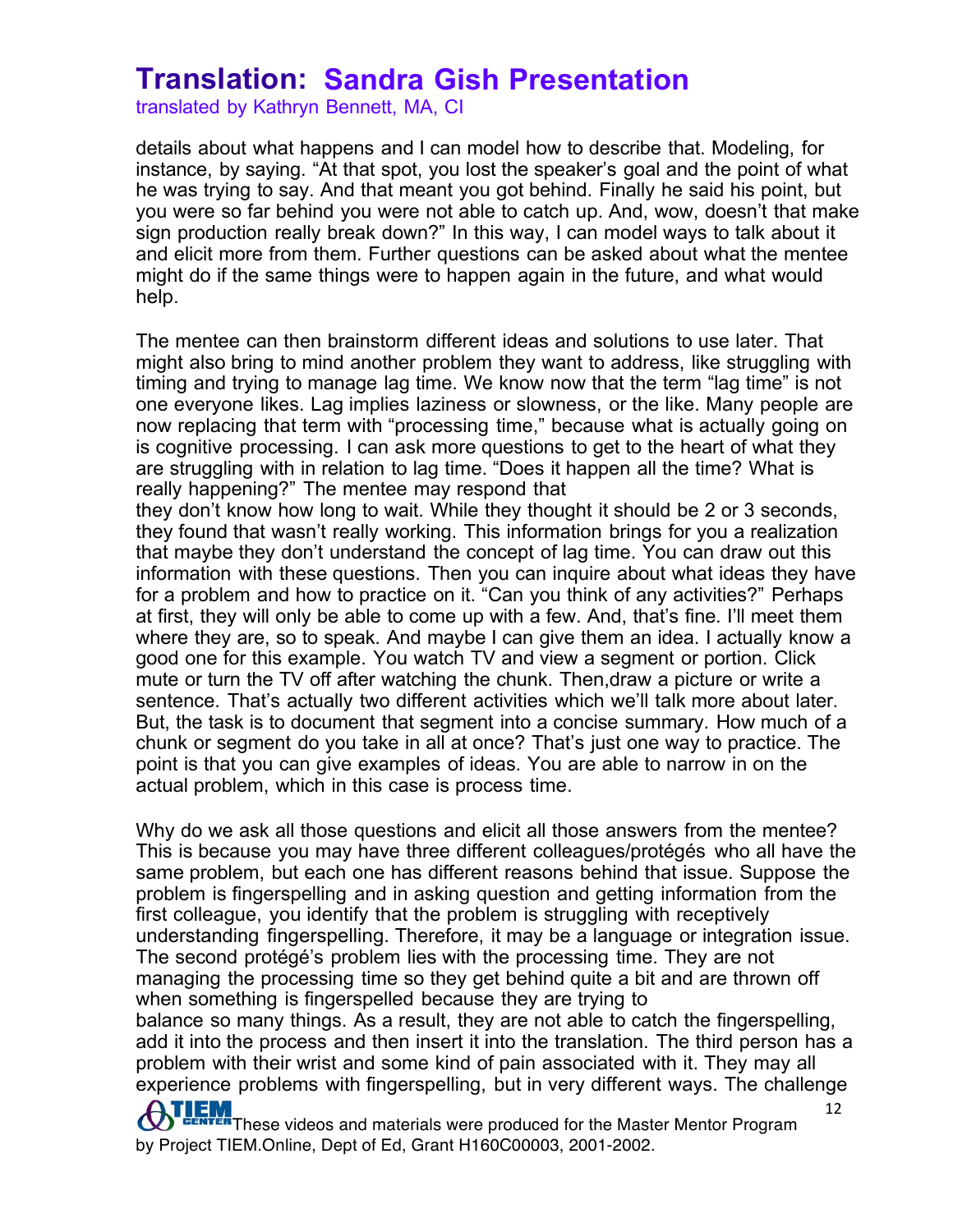translated by Kathryn Bennett, MA, CI

is in helping each one. Often, it's said that the fingerspelling is sloppy and needs to be cleaned up. But that is rather unclear. The mentee goes home and endlessly practices their articulation and production of letters and fingerspelling. But it may not be about that for that person. Instead, it's a processing issue and is about what's happening in their head. That's the purpose of all the work of asking questions and digging for answers. It gets to the point of what is actually going on.

For many years, we've been observing interpreters signing and we'll look only at the hands. We tell them how to change what is happening on the hands, like how to sign something a different way or to add specific non-manual markers and facial expression. But in doing so, I have not really found that "fit" where the mentee and I come together on common ground so we can determine a problem. We use hands to talk about hands and the voice to make changes in the voice. That's silly. I'm just going to make a number, but let's say it is 95% of interpreting that happens in the brain. That's something we need to learn by asking those questions and listening to their answers. We develop realizations about what is happening with that person. Then, we can focus and change what is happening in the brain. The end result is that it changes what is produced on the hands or in the voice for the interpretation. There are some problems, though, that are actually just about the hands or voice in a physical sense. And that's just fine to focus in on them. But, that's just one of the many skills and tasks involved in interpreting. Analyzing requires looking very carefully and picking out all of those things.

I know we've been going on for quite awhile, but I must take some time to tell my favorite story about why an interpretation can get thrown off. One time I was working with a very dear friend. The two of us were interpreting, which was wonderful because I love working with her. We interpreted together quite often. She was "on" and I was feeding her a word here or there. Her interpretation happened to get totally out of whack. I had never seen that before. I was asking myself, "Who is that person?!" I just did not understand what was

going on. Her expression...I mean, you just know that look when it's just not working. So, I stood up and took over. Later I saw her come around out of the corner of my eye and we switched. At break time I asked her what in the heck had happened. Her interpreting was fine, beautiful, great and then all of a sudden it was just a mess. Well, her bra had come unclasped. She said all she was able to think about, her brain's entire focus was on her bra. She was worrying about if anyone could see, were her breasts moving around, could she cover it up with her arms and still sign… In that instance, she just needed to fix her bra, not change her interpreting.

Again, you have the papers and handouts developed by Patty Gordon and myself. There are a number of sample questions about different questions to ask mentees in order to elicit information from them. For instance: What happened? Where did the problem occur? Why? One part was really successful – What do you think was happening there? If you were doing the same interpretation again right now, what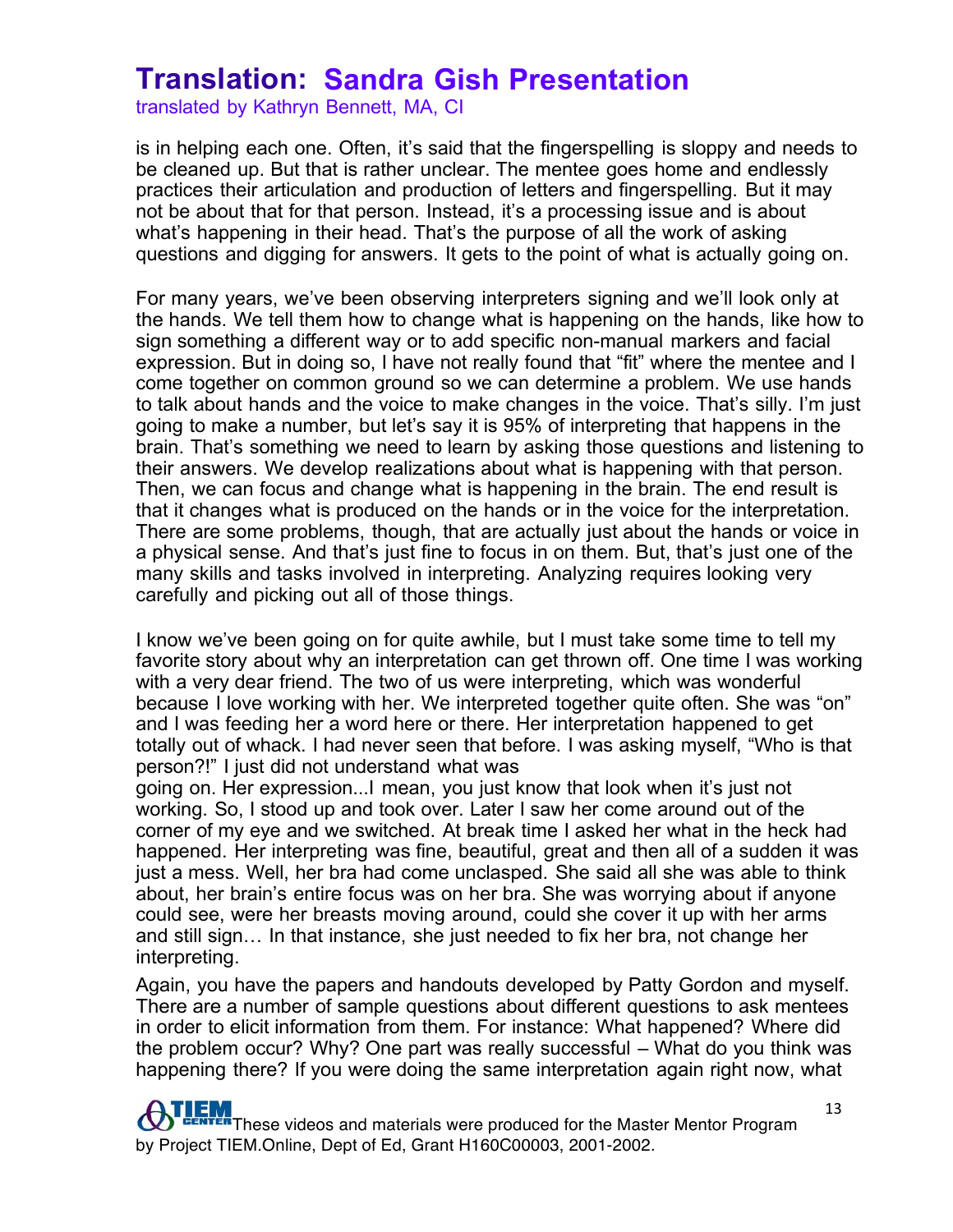translated by Kathryn Bennett, MA, CI

would you do differently? If you were doing a different interpretation and the same thing happened, what would you do differently? Those are all in the handouts that you have.

We've discussed asking questions and drawing out information from the mentee. Next to discuss is how to find that "fit" and the meeting ground that will help bring the mentee

along. One of your papers is from CIT Proceedings, which has a summary of different tasks involved in interpreting. You can take a look at those and apply them to feedback with the mentee. You can use the list for making suggestions and pointing out those very specific items on the list for what they are currently working on. Another handout is from my former students in 1996. It was a homework assignment where they had to identify different things they wanted to work on or things they felt had been very effective. I collected them all and then categorized the responses. You'll see some relate to analysis issues, some are about equivalency of information, [comprehension ??] and so on. Those comments are in the student's words. Perhaps that will help you in working with a mentee who feels they are not sure what to call something. If they say something, I can give them good, professional [advice ??].

#### **Clip 5. Feedback Part II**

We are getting closer and closer to finishing up. I want to let you know more about Vygotsky first. Specifically, how his concepts apply to the process and analysis of interpreting. I was looking at an article one time and really like what that person was saying. I took that and molded it to fit interpreting. You'll find the name of the author in the

papers you have. First Vygotsky said that people don't learn by sequential steps. Imagine if you were teaching a baby to sign or talk, you don't force the baby to learn A first and then

B, and then C, and so forth. You don't keep them from learning or using a sign until they've learned the alphabet first. That's silly! Of course we don't learn that way. If that was the case, we'd get so frustrated we'd give up! A baby learns "milk" or to sign "Da-da" etc. As they are exposed to language, they pick up and learn what they want to know. That's how the brain works; we learn what we want.

Some people feel as if a person learned something because they taught it to them. It doesn't matter. Perhaps you did teach them that, but it doesn't mean they learned it. We have to leave that alone. It may be a matter of teaching a little bit now and a little bit sometime later. We go through different stages where we learn one part of a larger whole. There may be times when we only want to take one portion and analyze that, learn from that, and then put all that back into the larger scheme of things. And that gets followed by selecting another piece to focus on. It's a dynamic process and that's important to apply to one's questioning. As we are asking the questions and eliciting information, we may sometimes feel as if the mentee is not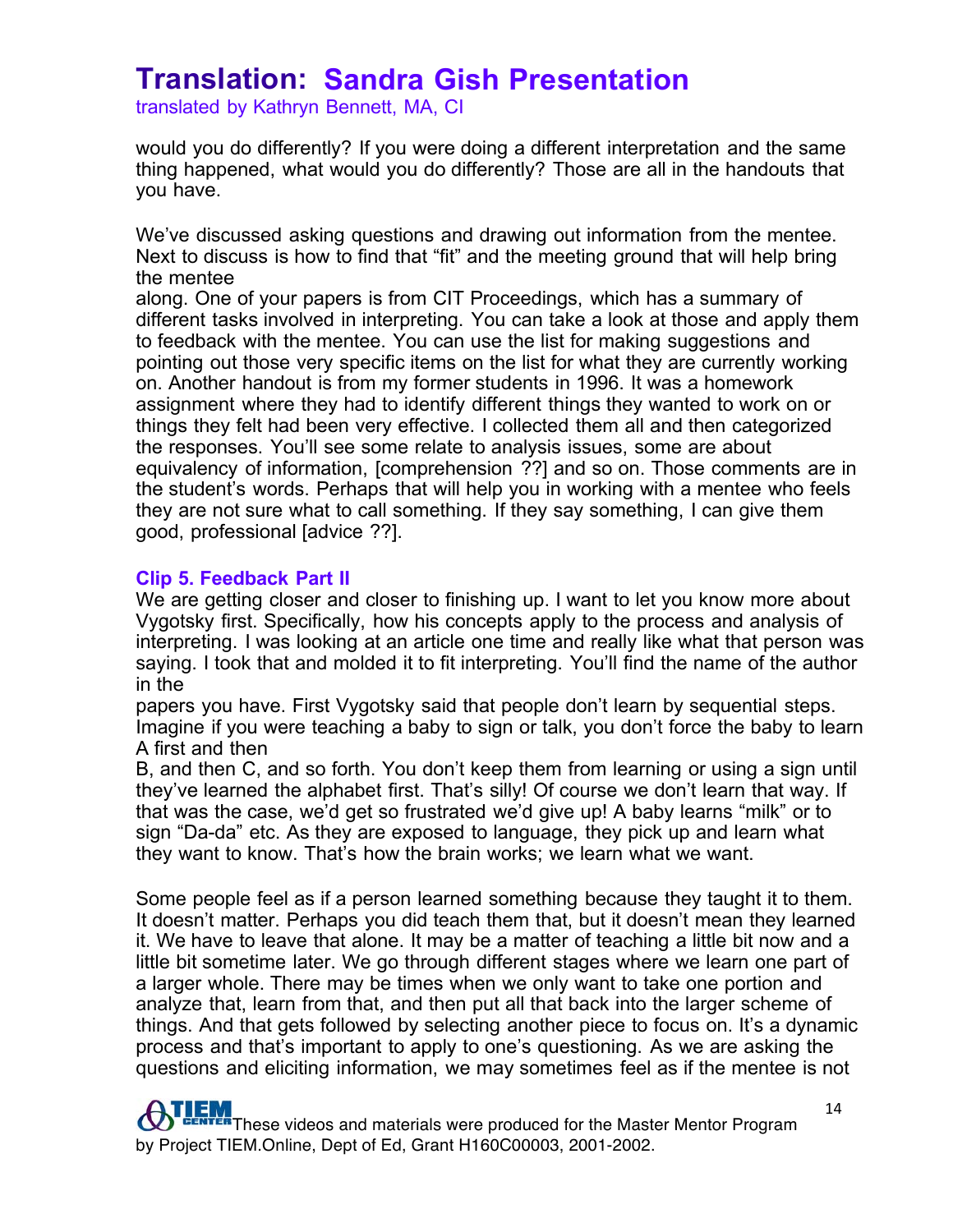translated by Kathryn Bennett, MA, CI

saying what we want. We have in mind a list of things we want for the answer. That's the old way and my brain still works the old way. In my mind, I have "weak language skills," or "poor use of classifiers," whatever. I have a list of things that are in my mind already. But, the mentee is not saying those things. They are fixated on vocabulary and that's all they are talking about. You may feel exasperated and want to roll your eyes. But, don't do that.

Those things that you have in mind – just throw them away. There's an axiom: you have totrust that person, trust the process of learning, and trust time. That person is going on and on and worrying about not knowing specific signs or words. They are feeling as if their vocabulary is very poor. You need to come to where they are and be patient with that. Engage in interactions on how to work on that and what to do. You have to trust that the list of other things that you had in mind will come up later. Maybe they'll come up in your relationship, or with another person, or in class, or with another mentor. They will come up again, so don't worry over that. But, don't try to take the things you have in mind and force them on the other person. For instance, it should not be an instance of brushing aside what the protégé is saying with "enough about that" and moving on to one of your items, like grammar. The mentee may say they feel quite comfortable with their use of grammar. Then to insist that they need to improve on their grammar anyway creates a situation that is worse than saying nothing at all. That's really a set-up. It's been established that you'll listen to the mentee and what they have to say, but really you're only listening to yourself. The message is that we will analyze the work to find what's important to you and then work on those, but it's not true. What would actually be happening is already having your mind made up about what you will talk about. And that makes the mentee feel as if they've been suckered. At that point, the trust is gone; it's over. The moral of the story is don't ask a question with an answer already in mind.

Often, we'll ask a question to the mentee and their answer is not my answer. In that case, I shouldn't twist and manipulate their answer to try to fit mine. Leave it as is instead. That's their answer and we go where they want to, rather than expecting them to come to where I am. Plus, the reason they are in the mentorship is not for them to be like you. So, the point is to start with the student. Recently, something funny happened at a workshop I was attending. I noticed a woman who was struggling with an English to ASL interpretation and the placement or order of signs. Then there was an interaction between the mentor and the woman. The mentor was asking the woman questions and found out that the mentee believed that in ASL the rules dictated time and adjective come first, and the noun second. She was strictly adhering to this rule. And we know that, yes, languages have rules. But,

we are just scratching the surface with ASL. We don't know all of them yet. Also, languages are flexible and dynamic, changing all the time. So, five minutes later people were asked to switch around. And again, there was the same story in English. I knew that story, and when I heard it I knew it was a situation where we had to switch the order of the word/sign structure. In that situation, the woman

**ATLEM** These videos and materials were produced for the Master Mentor Program by Project TIEM.Online, Dept of Ed, Grant H160C00003, 2001-2002.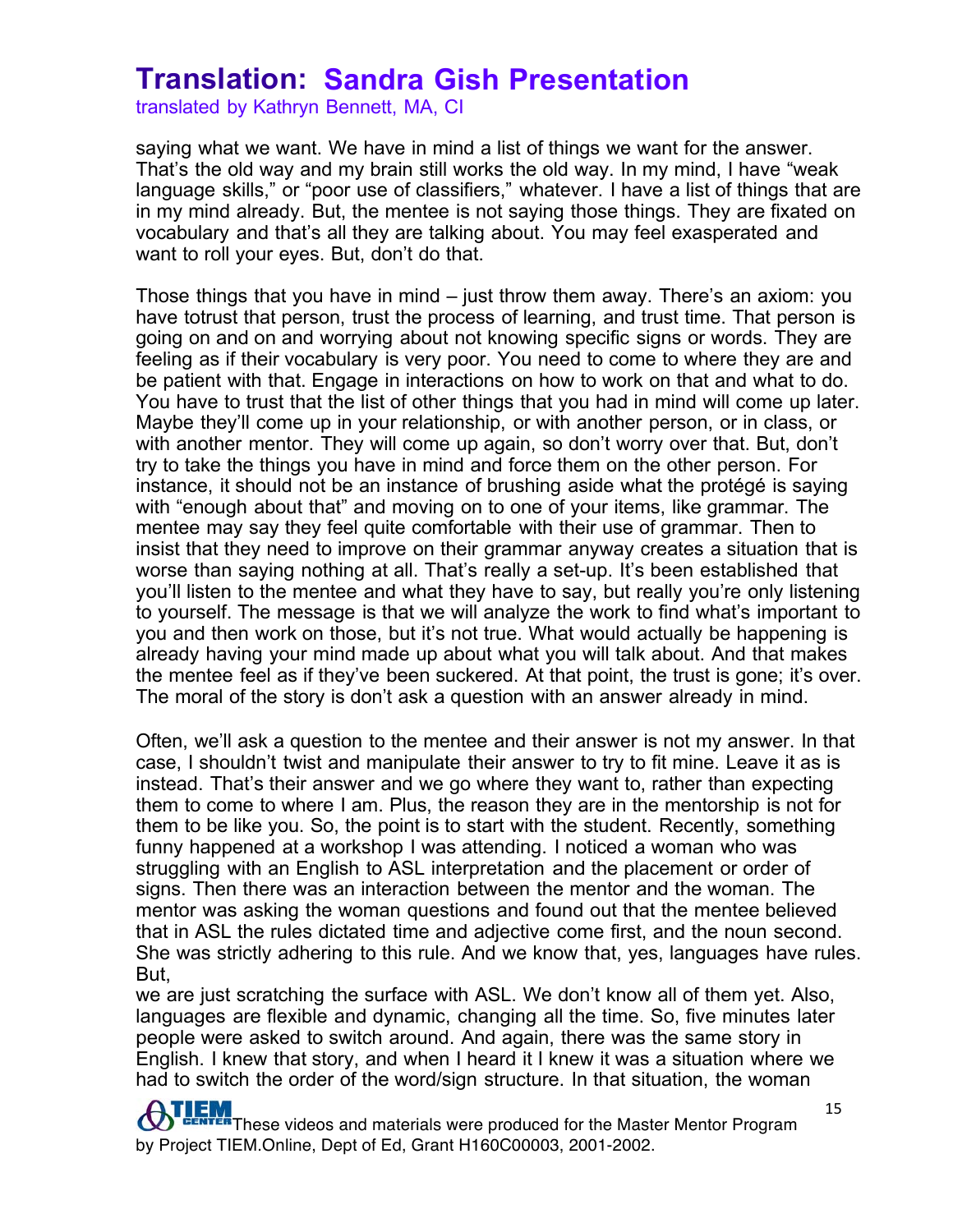translated by Kathryn Bennett, MA, CI

actually did make the switch in the order.

Now, it's funny for two reasons. Later, I met up with that person and I commented on what I noticed about their use of the rule. It was so surprising that their improvement would be so rapid. I mean, they had just found out that rule and 15 minutes later they were using it. And she was so excited. It's wonderful that an interpreter was so thrilled about improving, as opposed to feeling discouraged because they feel there is so much to learn and they'll never be able to do it all. The second reason it is funny is that later I met up with the mentor. The mentor felt that she had not helped the mentee in her group. She expressed

that while she had patiently asked questions and discovered the problem, she still believed that she had not helped the woman. I told her to hold on. My perspective was that she had analyzed and ask questions to get to an understanding of what that woman meant and

knew about the order of signs. She had gotten to the heart of the problem. And I told her in actuality she had helped the woman because we saw the change and improvement occur. That process was started by the questioning. If that had not happened, the end result of the change in how it was used would never have happened.

Trust yourself, trust the process, and don't have the answers in mind already. Throw out those preconceptions. Some people wonder if they can tell the mentee something they've noticed that can be easily fixed. Of course you can. It might be just stating that you've noticed they've signed something in an incorrect location, like signing FARM with the thumb under the nose. And you can easily correct that with showing them it is done down on the chin. Or it could be feedback about posture. You can tell them these kind of simple, small things like worrying about the pain they'll experience from poor posture. Another instance might be noticing they are having trouble with exchanging and ordering things in grammatical structures. Of course, you can tell them these things, but…you can't force it. For instance, in the example of the farm sign, if they insist that their sign is right because their ASL teacher signed it that way or it is a regional variation where they are from, then leave it. Accept that it is how that person sees it. In the example of the posture, you can ask them "Do you want to work on that? Would you like the two of us to work on posture together? It's up to you." And they may not have known of that issue and will heartily agree to wanting to focus on that, especially given that they'll be working for increasingly longer periods of time and the pain will only become worse. They may, on the other hand, want to take care of the problem another way, like going to the doctor on their own. And that's fine, too.

**ATLEM** These videos and materials were produced for the Master Mentor Program by Project TIEM.Online, Dept of Ed, Grant H160C00003, 2001-2002. 16 In the case of the ordering and grammar, you could ask if that is something they want to work on and they may reply that they absolutely do not. They are already feeling overwhelmed and can't add that into the mix. Maybe later. You know that their interpreting will suffer without working on that, but you need to hold off. They are obviously not ready. Remember, you are trying to meet them where they are. It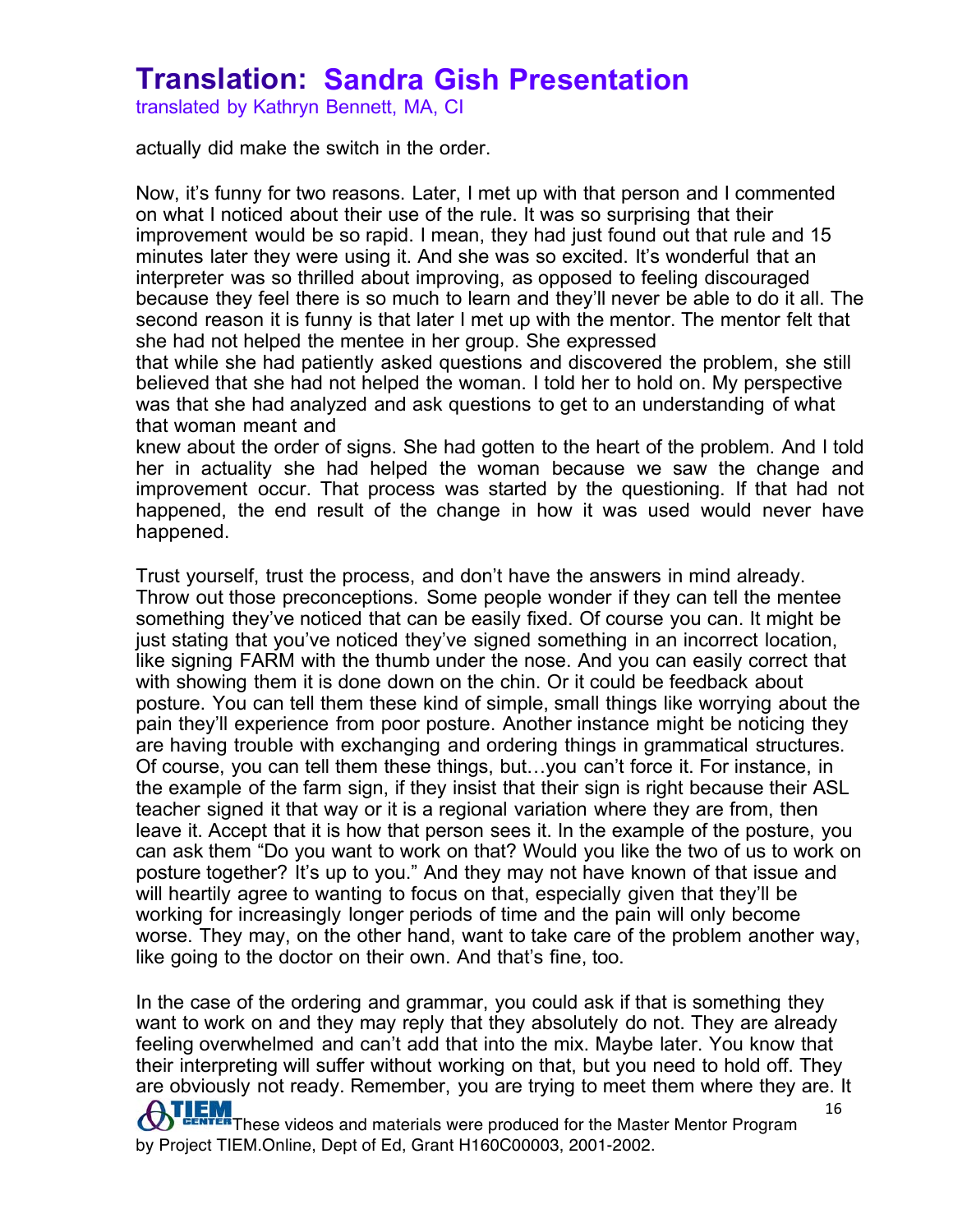translated by Kathryn Bennett, MA, CI

can't be forced. Because even if you tried, they don't have to learn it. And the result is that you've broken a trust. They will learn that the whole thing is sneaky, or how to satisfy you be saying what it is they think you want to hear. If they don't want to, just leave it be. Develop the trust and it will happen later.

#### **Clip 6. Feedback Part III**

One more thing to add…You may have two or three colleagues/protégés. They will all learn at different paces, in different ways, and with differing styles. Some may be very enthusiastic, and some not. Some will be like the woman in the story; something is analyzed once, broken down, and understood right away. Some you may have to help analyze the same problem every single time. That woman was experiencing a problem with rules and following them too strictly. You can ask them how they think they want to improve on that. They might respond that they need to wait a little bit longer and truly consider something before actually putting it out in sign. I give lots of praise for that because I just love to see an interpreter think. It's one of my biggest thrills. But, like I said, sometimes there is rapid integration where a skill is put to use right after talking about it. Sometimes it doesn't always happen that way. At times, you'll see the same things happening over and over and over again. And you can ask them the same questions

again, or in a different way. But, just be patient with it, leave it be and hope that they'll learn it as they go along. I'm not talking about if things are not working out between you two. That's something else. But, you know what I mean and what I'm talking about. Different time, different site. One last quote which is also on your paper….But before we do that, I want to insert one piece here that I've really been preoccupied with and it is a point that is very important for myself and for many people. It's about different people of differing ages, religions, backgrounds, childhoods, skin colors, cultures, values, and so forth. Take me for example. Obviously I'm white. I'm a white woman. Will this approach work for myself and a black person? I don't know. Does the Gish approach work for black people at all? I don't know. Will it work for Deaf interpreters? Native American interpreters? Asian interpreters? I don't know. Will Deaf people really be into analyzing themselves in depth? I don't know. It may be different for a Native American in that they analyze themselves in a different way.

We don't know yet. I'm white. I wrote this from my very white perspective. We still need more research about that. Suppose my colleague is a black man and the two of us sit down to work. Will that work? I, as a white woman, am asking him all these in-depth, probing questions and asking him to open up and trust me. Now let's say the colleague is a black woman. Will there be trust that develops there? With a Native American man? As I understand it, in the Native American culture there are many very strong traditions and value systems related to gender. I don't know a whole lot about that. There are so many different cultures. I know a little bit and I'm always trying to learn more and improve that part of myself. But, those are not things that I know a lot about. So, is the Gish approach going to work in those instances? How do we find out? The research to discover that will be done by each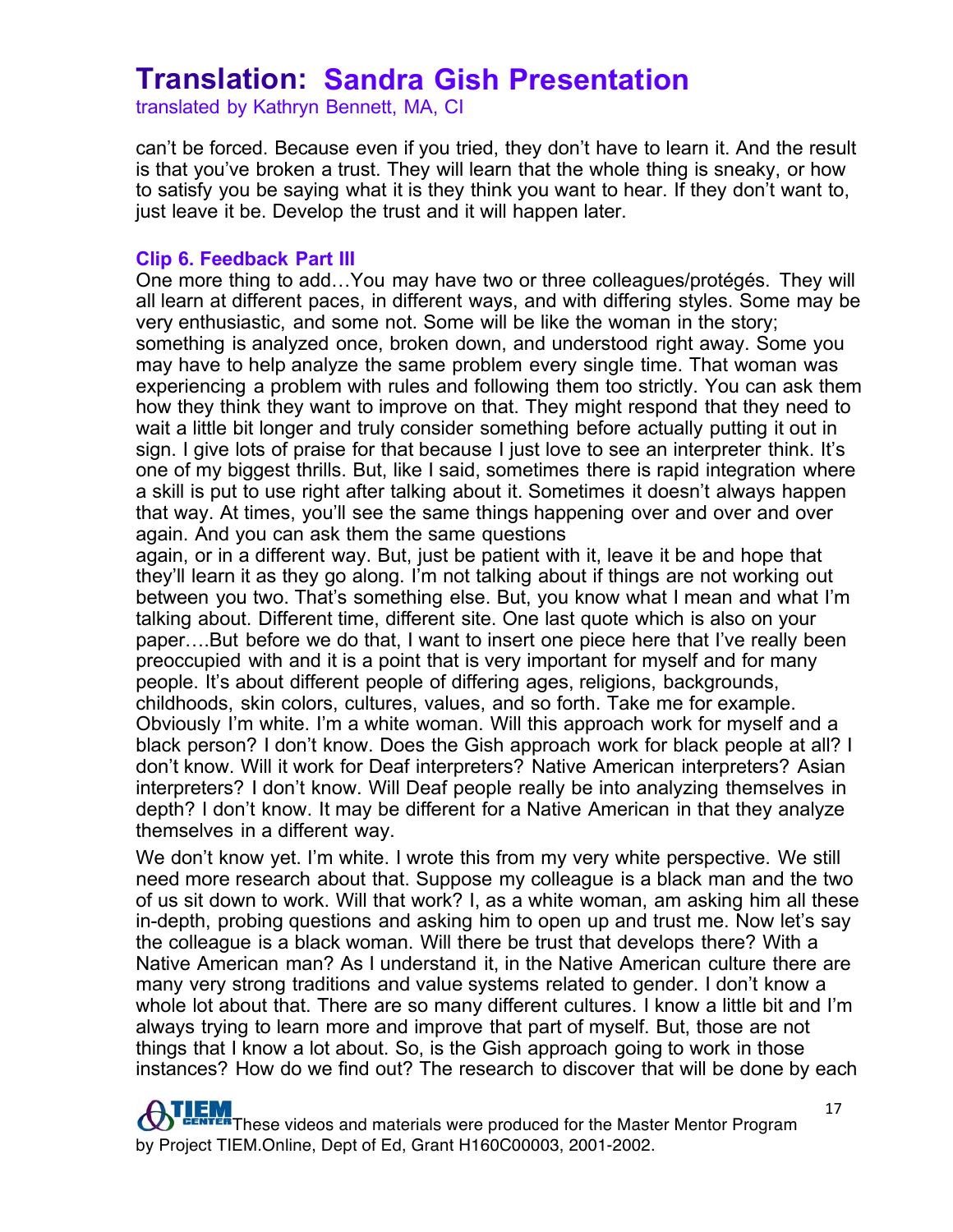translated by Kathryn Bennett, MA, CI

and every one of them. That is, Deaf people, black people, Native American people, Asian, Hispanic, Latino and so on. All of those people in those cultures will be discovering the answers.

And what about me? Am I to take over and do the research and investigating for those groups and cultures? Absolutely not. But what I can do is to "open the door," provide support, and ask them if they want my support and involvement. My role is to inquire how I can be of help. Perhaps I could write a grant. Sure, I can do that. I can type up an English translation, or such. You know what I mean? I can network with other people. That I can do. What's important is that I ask and then they can tell me what I can do to help. I'll take my white, middle-class, female power and go home. You know there's an axiom: "Get out of

the way, please, white person." You know, move out of the way so that the culture is empowered and taking charge of the action themselves. I can volunteer to help and support, but that's it in terms of my role.

To add to that, we can't apply the same things to all people. We need to be very careful, and honor and respect each and every one of the traditions, values, and cultures. Our profession and organizations for interpreting have always been established with our rules, our protocol, and our standards. We are long overdue to make changes to those rules, protocols and standards, so that they are broadened and become more inclusive of all of their world views.

One last paper that I want to call attention to is entitled "Punishment by Rewards." It comes from a book that is called "The Trouble with Gold Stars, Incentive Plans, Bribes, A's and Praise." That author has done some extraordinary work. The research involved children all the way through to adults, and various different groups. They divided people into two groups: one group who would get rewards and another group who did not. They just did

the job. Repeatedly, the people who did the best work were those that did not receive rewards. They thought for themselves, did the job and determined if the work was successful all on their own. The other group was being forced to wait for some external person to determine whether or not the work was satisfactory. With that kind of situation, all motivation is lost. Many people feel as if they are left waiting for someone to either praise or criticize them in order to give them an idea of how well they are doing something. And emotions become topsy-turvy depending on which it is. We feel good when there is praise and then feel terrible when there is criticism, all depending on what someone else is saying.

American society does not support thinking on one's own. Instead we prefer to lump people into groups. The quote is: "We see strong improvement by telling less and asking more." If you ask a student what they do and why, that opens up a conversation. Now, the student can really start to reflect about their work. And they'll

**TEM**<br>These videos and materials were produced for the Master Mentor Program by Project TIEM.Online, Dept of Ed, Grant H160C00003, 2001-2002.